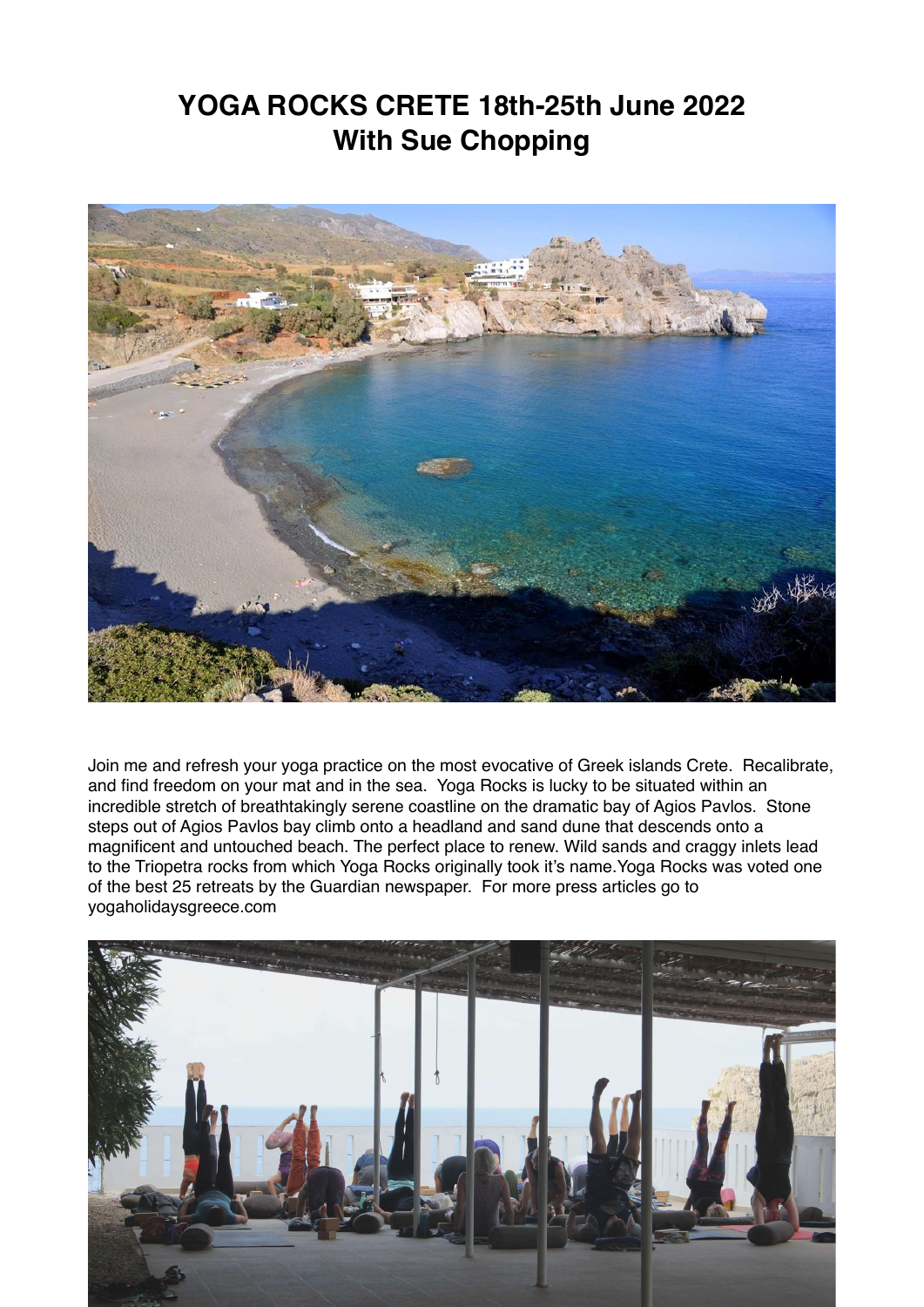## **YOGA**

Enjoy yoga practice twice a day (with one day off) in the 'all weather' yoga shala. The long morning practice will include Meditation and a 'Slow Flow' building from the 'ground up' mindfully so that all levels can open skilfully. The afternoon practice of 'Somatics' and Yoga Nidra will help you unwind and restore and offer time afterwards for a sunset swim. The retreat welcomes all levels of practice from beginners to those more experienced. You are also welcome to bring a partner who doesn't practice yoga.



## **ACCOMMODATION**

Located on a small cliff overlooking the picturesque, sandy beach, your accommodation is literally footsteps away from Agios Pavlos' crystalline waters. Completely undeveloped incredible stretches of sand lie only ten minutes walk away. All Yoga Rocks rooms are compact and en suite with stunning views of the Mediterranean from their balcony or terrace. You can relax in your hammock and watch the sunrise and sunsets.





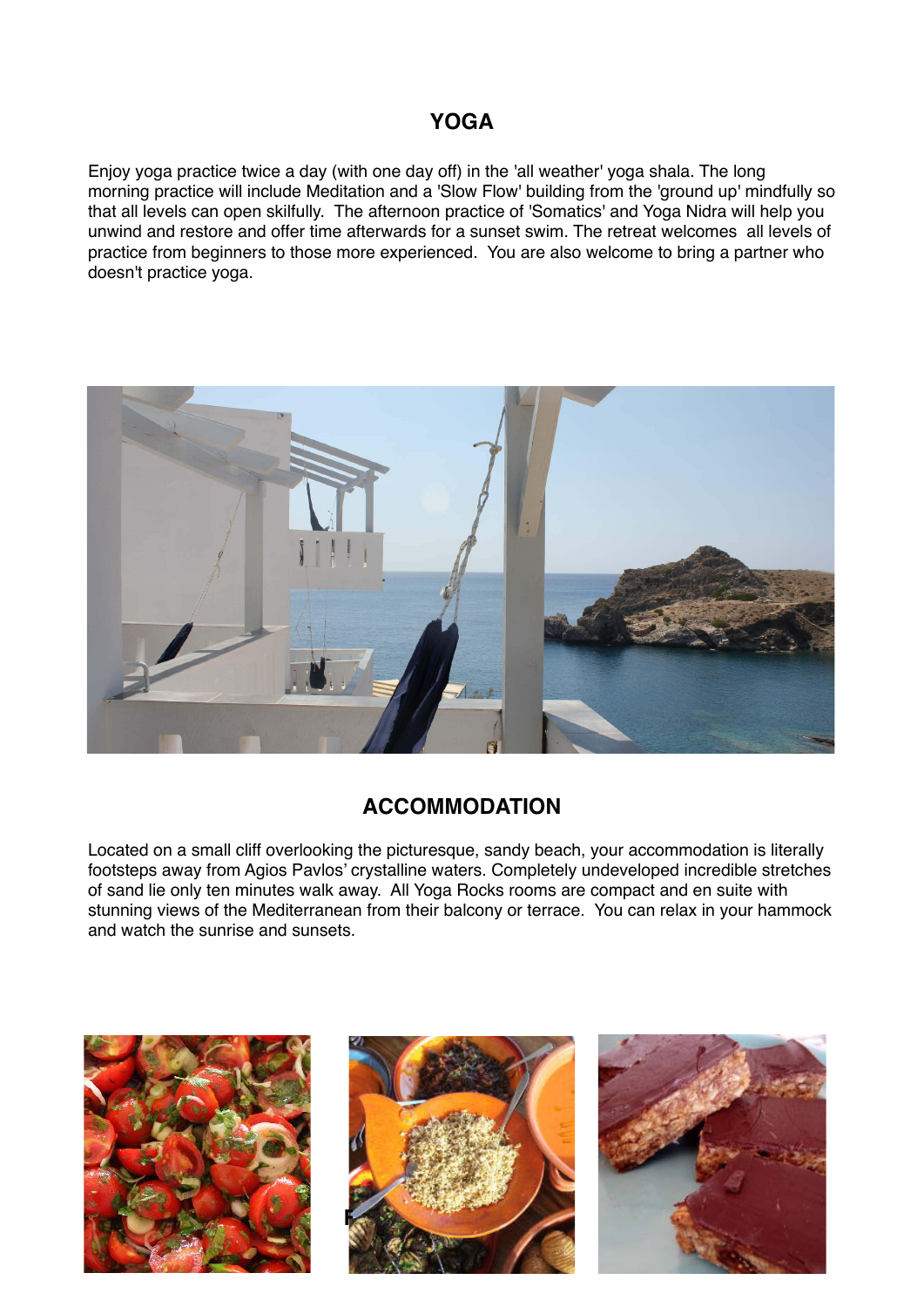## **FOOD**

The scrumptious vegetarian lunch and dinner are served on the terrace overlooking the sea. At all times guests are welcome to a wide range of teas, including medicinal Cretan mountain teas, as well as fresh coffee, fruit and nuts. For breakfast you help yourself to fruit, local honey with homemade yogurt or homemade peanut butter, jams and sourdough bread.

The nutritious, delicious food draws inspiration from the Cretan diet which is reputedly the healthiest in the world. Detoxify with fresh, quality, local produce. Fruit and vegetables are sourced-directly from farmers – organic where possible. Fertile mountain slopes and bountiful sunshine produce some of the tastiest fruit and vegetables, which, when prepared with love (and local olive oil), result in mouth watering yet healthy cuisine. Enjoy your buffet feasts as an integral part of your yoga holiday.

The retreat is non-smoking, alcohol free and vegetarian. Meat eaters consistently return overjoyed with the variety and tastes on the buffet. There is a taverna very close, and two friendly cafes on the bay for those with any extra needs. Yoga Rocks is my 'benchmark' for quality and variety of food it offers which means you will be nurtured on and off the mat!

### **COST**

£695 Sharing a room £895 Single occupancy

**Includes** : All yoga classes, 3 meals each day and accommodation from Saturday 9th-16th May. All teas, coffees and snacks which you can help yourself to through the the day. **Not included ;** Flights and transfers and a Friday night celebratory feast at a traditional Cretan taverna 'closes' the retreat. Also Massages and a boat trip excursion should one be organised. Beach umbrellas and sun loungers on Agios Pavlos bay are payable to the local Cretan lads.

## **TRANSPORT**

#### **Athens**

From Athens there are 12 daily and normally cheap flights to Heraklion or Chania with either Aegean Air or Olympic Air They also have flights from Thessaloniki to Crete.

Both Aegean and Olympic Air have flights from most major cities/capitals to Athens and is always worth checking if you're having problems finding flights. Also Ryanair fly from Athens to Chania.

#### **UK**

#### **London**

Easyjet fly twice daily on Saturdays from London Gatwick to Heraklion and once daily on Saturdays from London Luton throughout the holiday season.

Easyjet also fly out of Gatwick to Chania on Saturdays as well as Sundays for those who fancy a day in stunning Chania after the retreat.

There's daily Easyjet flights to Athens from London Gatwick.

Ryanair On Saturdays from London Stansted direct to Crete Chania.

Aegean On Saturdays Gatwick to Heraklion direct.

British Airways have begun Gatwick to Heraklion direct flights in 2015.